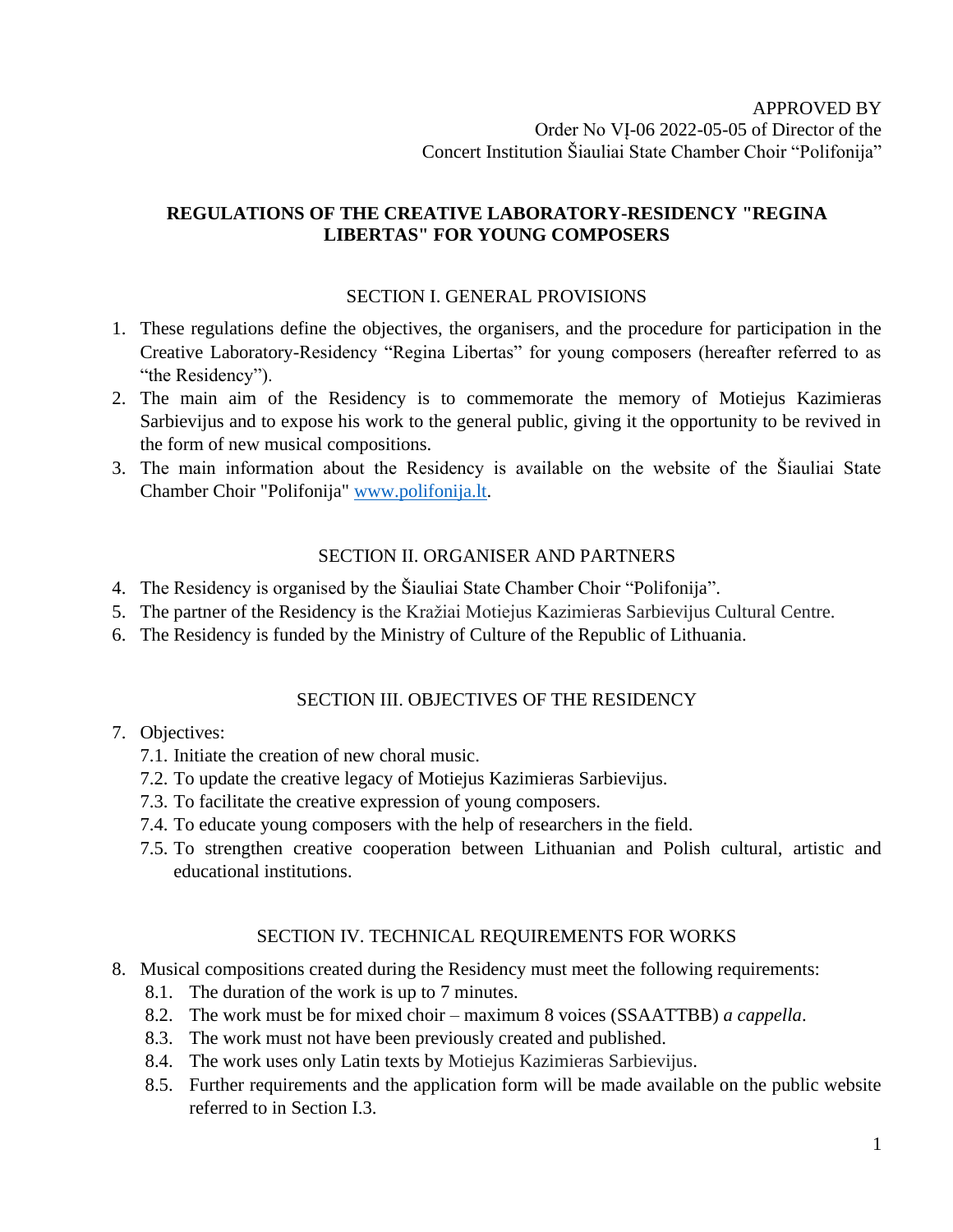## SECTION V. PROCEDURES FOR ORGANIZING THE RESIDENCE

- 9. Project phases:
	- 9.1. Registration of applicants until 16-06-2022;
	- 9.2. Announcement of selected participants by 07-07-2022;
	- 9.3. Sketching of works from 08-07-2022 to 08-10-2022;
	- 9.4. Participation in the Residency from 09-10-2022 to 16-10-2022.
- 10. Applicants must provide all the information required for selection:
	- 10.1. Completed registration form;
	- 10.2. *Curriculum Vitae*;
	- 10.3. Letter of motivation;
	- 10.4. Examples of previous creative work published on SoundCloud, YouTube, etc.;
	- 10.5. Specific needs related to working and living conditions;
	- 10.6. Copy of passport or ID card.
- 11. The information must be sent in English or Lithuanian by the deadline referred to in Section V.9.1 at [julija@polifonija.lt](mailto:julija@polifonija.lt) or to Aušros al. 15, Šiauliai LT-76299.
- 12. The selected participants are presented with several versions of M. K. Sarbievijus' Latin poems in advance and are given the task to choose the text or a fragment of the text that they prefer to set to music. Composers should already have sketches of their planned works before coming to the Residency. The final creative work takes place during the Residency.
- 13. The programme of the Residency includes lectures by three (3) professionals and scholars in the field.
- 14. The Šiauliai State Chamber Choir "Polifonija" takes part in the rehearsals and performs newly composed music in the final concert.

### SECTION VI. SELECTION CRITERIA FOR PARTICIPANTS

- 15. Lithuanian and Polish representatives up to 35 years of age are eligible for the Residency.
- 16. The number of participants in the Residency: 6 (six).
- 17. Applications are evaluated by a commission: Linas Balandis, Povilas Vanžodis, Vita Butvilienė.
- 18. The commission may refuse to evaluate applications that are not properly submitted or that are submitted too late according to the set deadlines.
- 19. The Commission's decision is final and non-appealable.
- 20. Selected participants will be informed of the outcome of the selection by email.

# SECTION VII. WORKING AND LIVING CONDITIONS

- 21. The organiser covers the travel expenses of the selected participants, provides full accommodation and working conditions, and pays partial royalties for the copyright of the works.
- 22. The venue of the Residency is the M. K. Sarbievijus Cultural Centre (Kolegijos g. 5, Kražiai 86282, Kelmė district).
- 23. Accommodation in double or triple rooms (one shower and toilet per two rooms);
- 24. Three meals a day. Guests can also cook their meals in the mini-kitchen.